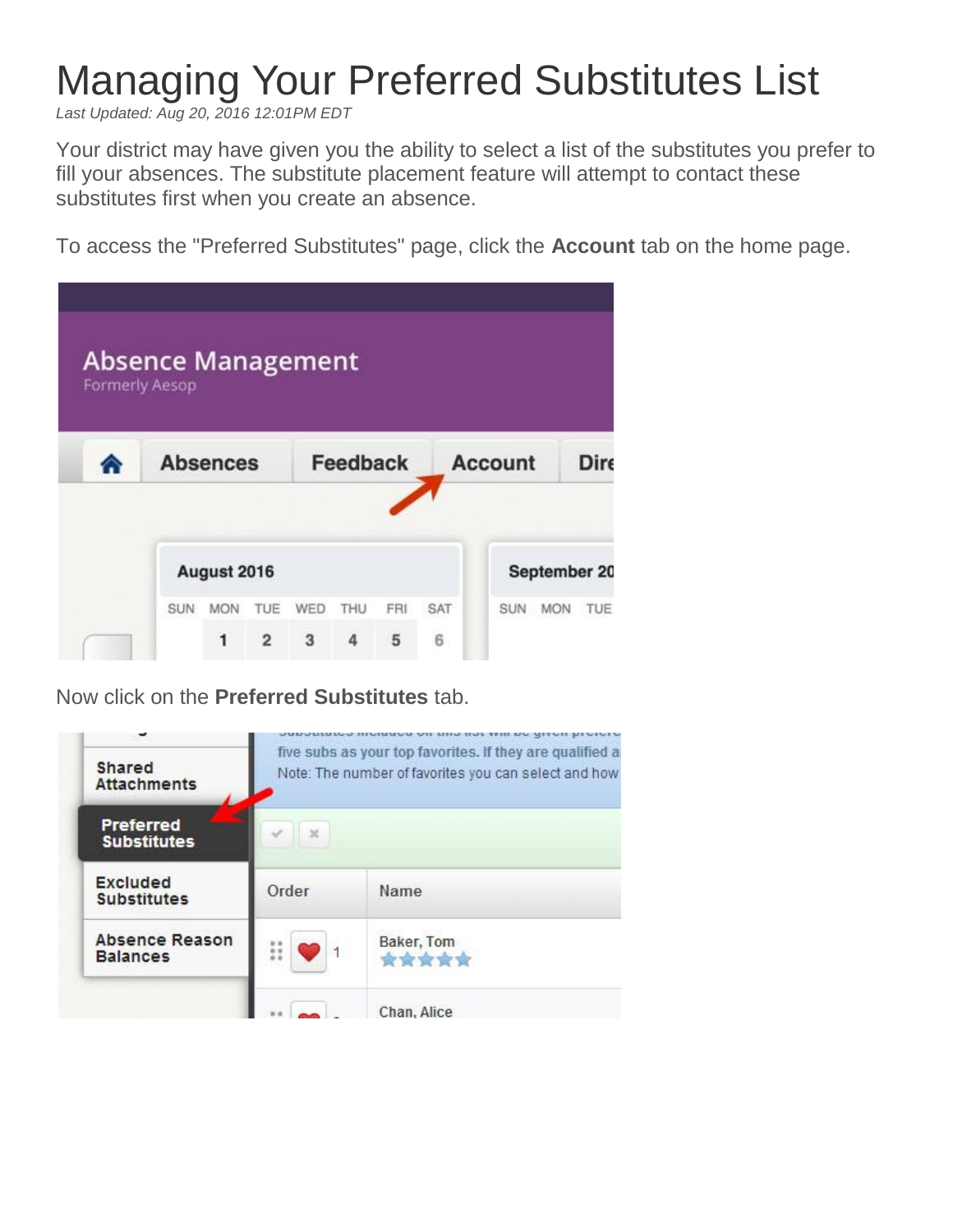## Adding Substitutes

To add a substitute, click the **Add Substitute(s)** button.



This will open up the substitute selection page. Here, you can find the substitutes you want by searching by the substitute's last name, filtering by the first letter of the substitute's last name, or just browsing the list of substitutes.

| Search: Q Last Name                                 |                       |                           | Back to Preferred Substitutes<br>✔ Add to Preferred Substitutes |
|-----------------------------------------------------|-----------------------|---------------------------|-----------------------------------------------------------------|
| <b>Search by Letter</b>                             | Select                | <b>Substitute Name</b>    | <b>SELECTED SUBSTITUTES</b>                                     |
| E<br>B<br>C<br>A<br>D                               | $\mathbf{B}$          |                           | Baker, Dee<br>$\pmb{\times}$<br>*****                           |
| F<br>H<br>G<br>J                                    | $\blacktriangledown$  | Baker, Dee<br>*****       | Owens, Jaden<br>$\pmb{\times}$<br>★★★★☆                         |
| ${\mathsf N}$<br>К<br>M<br>$\circ$<br>L             | H                     |                           |                                                                 |
| $\mathbb S$<br>P<br>Τ<br>$\mathsf R$<br>$\mathsf Q$ | 圖                     | Hudson, Ben<br>*****      |                                                                 |
| X<br>Y<br>U<br>V<br>W                               | $\mathbf{o}$          |                           |                                                                 |
| Ζ<br>All                                            | $\blacktriangleright$ | Owens, Jaden<br>★★★★☆     |                                                                 |
|                                                     | W                     |                           |                                                                 |
|                                                     | $\Box$                | Wen, Julie<br>(No Rating) |                                                                 |

Select the substitute(s) that you would like to add to your Preferred Substitutes list by checking the box next to their names. Once you have finished selecting the substitutes, click the **Add to Preferred Substitutes** button. This will add the substitutes to your Preferred Substitutes list.